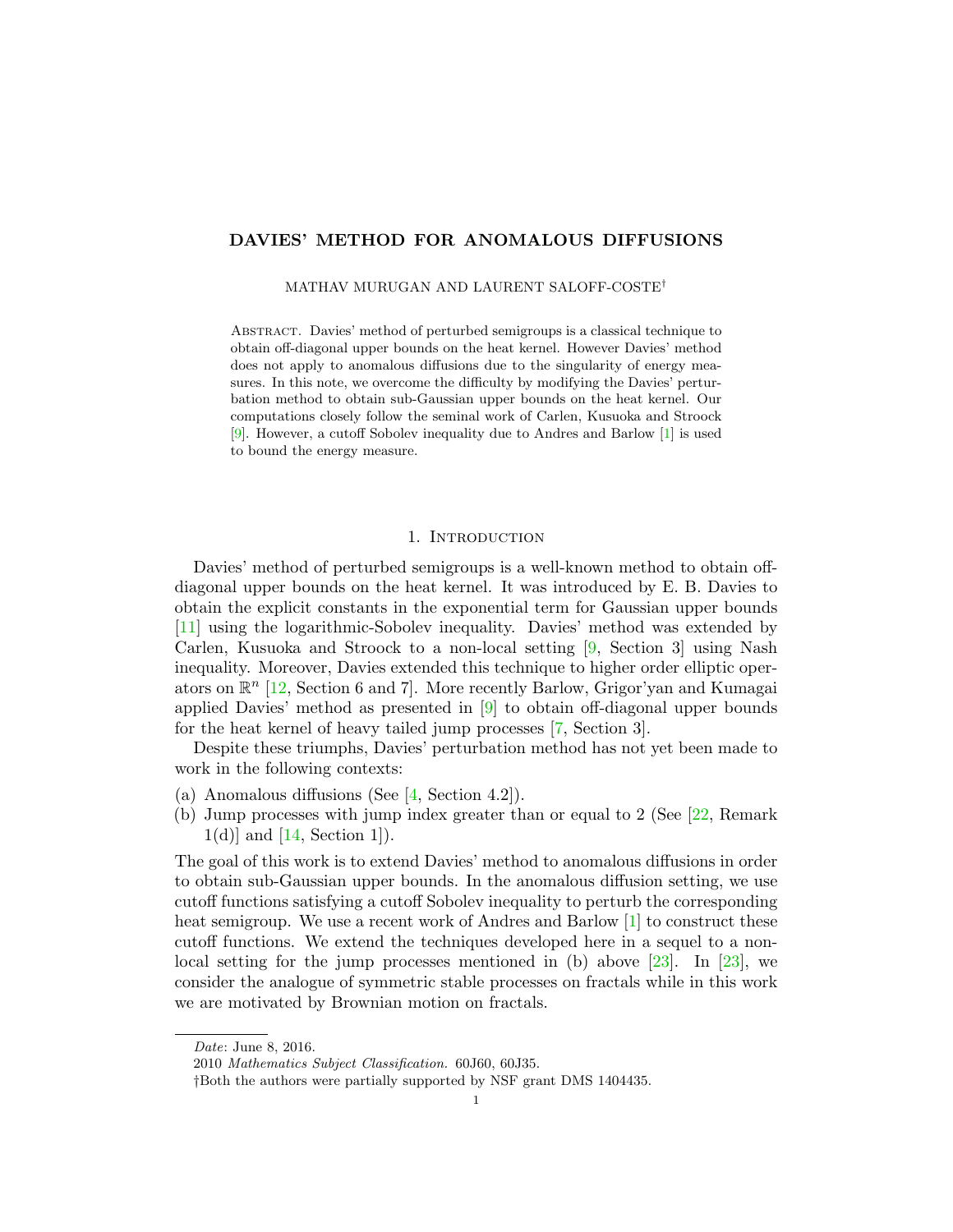Before we proceed, we briefly outline Davies' method as presented in [\[9\]](#page-11-0) and point out the main difficulty in extending it to the anomalous diffusion setting. Consider a metric measure space  $(M, d, \mu)$  and a Markov semigroup  $(P_t)_{t>0}$  symmetric with respect to  $\mu$ . The most classical case is that of the heat semigroup in  $\mathbb{R}^n$  (corresponding to Brownian motion in  $\mathbb{R}^n$ ) associated with the Dirichlet form  $\mathcal{E}(f, f) = \int_{\mathbb{R}^n} |\nabla f|^2 d\mu$ , where  $\mu$  is the Lebesgue measure.

Instead of considering the original Markov semigroup  $(P_t)_{t\geq0}$ , we consider the perturbed semigroup

<span id="page-1-2"></span>
$$
\left(P_t^{\psi} f\right)(x) = e^{\psi(x)} \left(P_t\left(e^{-\psi} f\right)\right)(x) \tag{1}
$$

where  $\psi$  is a 'sufficiently nice function'. Given an ultracontractive estimate

$$
||P_t||_{1\to\infty} \le m(t) \tag{2}
$$

for the diffusion semigroup, Davies' method yields an ultracontractive estimate for the perturbed semigroup

<span id="page-1-0"></span>
$$
\left\| P_t^{\psi} \right\|_{1 \to \infty} \le m_{\psi}(t). \tag{3}
$$

.

If  $p_t(x, y)$  is the kernel of  $P_t$ , then the kernel of  $P_t^{\psi}$  $p_t^{\psi}$  is  $p_t^{\psi}$  $t^{\psi}(x, y) = e^{-\psi(x)} p_t(x, y) e^{\psi(y)}.$ Therefore by [\(3\)](#page-1-0), we obtain the off-diagonal estimate

<span id="page-1-1"></span>
$$
p_t(x, y) \le m_{\psi}(t) \exp(\psi(y) - \psi(x)). \tag{4}
$$

By varying  $\psi$  over a class of 'nice functions' to minimize the right hand side of [\(4\)](#page-1-1), Davies obtained off-diagonal upper bounds. In Davies' method as presented in [\[11,](#page-11-2) [9\]](#page-11-0), it is crucial that the function  $\psi$  satisfies

$$
e^{-2\psi} \Gamma(e^{\psi}, e^{\psi}) \ll \mu
$$
 and  $e^{2\psi} \Gamma(e^{-\psi}, e^{-\psi}) \ll \mu$ ,

where  $\Gamma(\cdot, \cdot)$  denotes the corresponding energy measure (cf. Definition [1.1\)](#page-3-0). For the classical example of heat semigroup in  $\mathbb{R}^n$  described above, the energy measure  $\Gamma(f,g)$  is  $\nabla f.\nabla g d\mu$ , where  $\mu$  is the Lebesgue measure.

In fact the expression of  $m_{\psi}$  in [\(3\)](#page-1-0) depends on the uniform bound on the Radon-Nikodym derivatives of the energy measure given by (See [\[9,](#page-11-0) Theorem 3.25])

$$
\Gamma(\psi):=\left\|\frac{de^{-2\psi}\Gamma(e^{\psi},e^{\psi})}{d\mu}\right\|_{\infty}\vee\left\|\frac{de^{2\psi}\Gamma(e^{-\psi},e^{-\psi})}{d\mu}\right\|_{\infty}
$$

The main difficulty in extending Davies' method to anomalous diffusions is that, for many 'typical fractals' that satisfy a sub-Gaussian estimate, the energy measure  $\Gamma(\cdot, \cdot)$  is singular with respect to the underlying symmetric measure  $\mu$ [\[16,](#page-12-3) [20,](#page-12-4) [8\]](#page-11-6). This difficulty is well-known to experts (for instance, [\[5,](#page-11-7) p. 1507] or [\[19,](#page-12-5) p. 86]). In this context, the condition  $e^{-2\psi} \Gamma(e^{\psi}, e^{\psi}) \ll \mu$  implies that  $\psi$  is necessarily a constant, in which case the off-diagonal estimate of [\(4\)](#page-1-1) is not an improvement over the diagonal estimate [\(3\)](#page-1-0).

We briefly recall some fundamental notions regarding Dirichlet form and refer the reader to [\[13\]](#page-12-6) for details. Let  $(M, d, \mu)$  be a locally compact metric measure space where  $\mu$  is a positive Radon measure on M with  $\text{supp}(\mu) = M$ . We denote by  $\langle \cdot, \cdot \rangle$  the inner product on  $L^2(M, \mu)$ . Let  $\mathbf{X} = (\Omega, \mathcal{F}_{\infty}, \mathcal{F}_t, X_t, \mathbb{P}_x)$  denote the diffusion corresponding to a strongly, local regular Dirichlet form. Here  $\Omega$  denotes the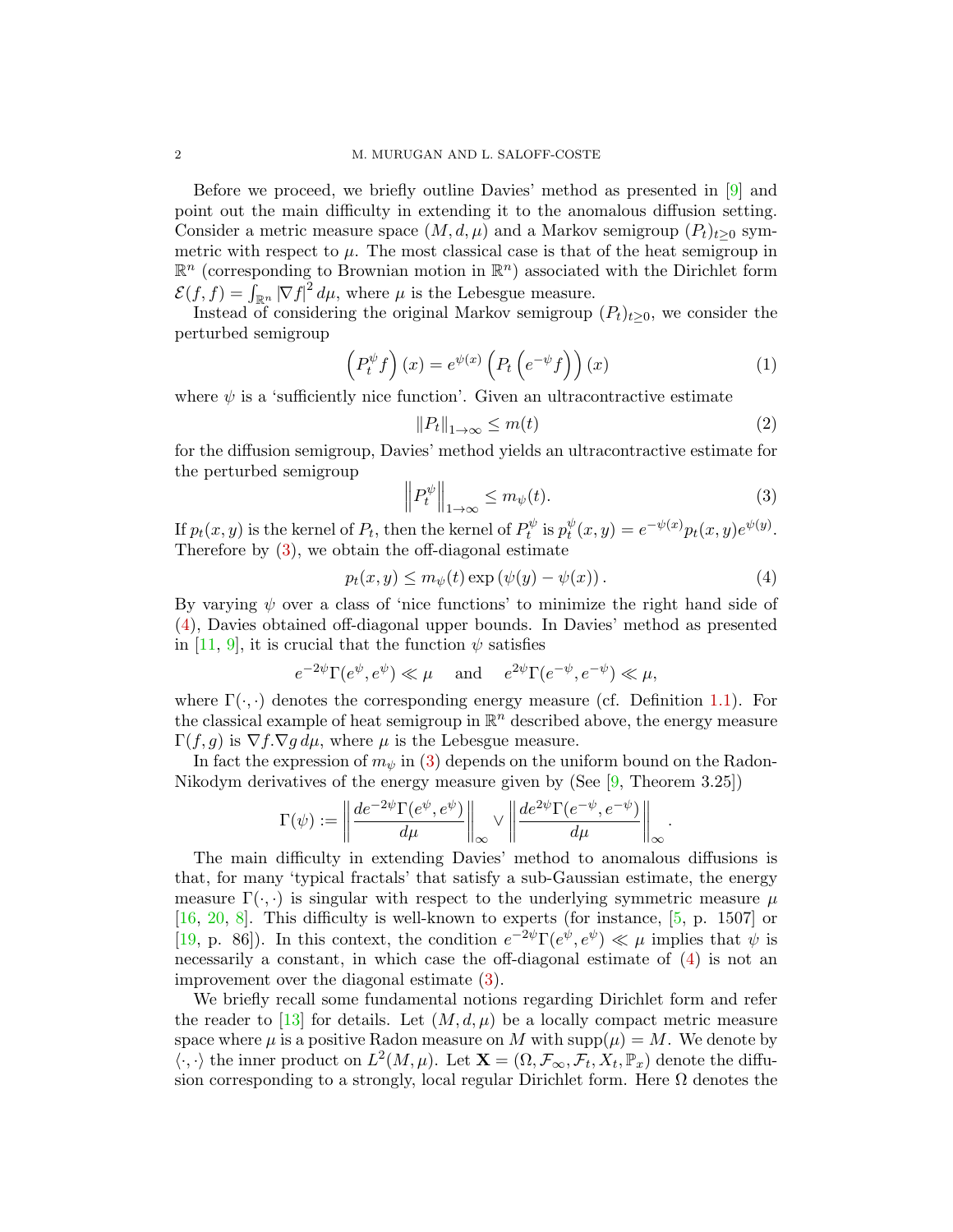totality of right continuous paths with left-limits from  $[0, \infty)$  to M and  $\mathbb{P}_x$  denotes the law of the process conditioned to start at  $X_0 = x$ . The corresponding Markov semigroup  $\{P_t : t \geq 0\}$  of **X** is defined by  $P_t f(x) := \mathbb{E}_x[f(X_t)],$  where  $\mathbb{E}_x$  denote the expectation with respect to the measure  $\mathbb{P}_x$ . These operators  $\{P_t : t \geq 0\}$ form a strongly continuous semigroup of self-adjoint contractions. The Dirichlet form  $(\mathcal{E}, \mathcal{D})$  associated with **X** is the symmetric, bilinear form

$$
\mathcal{E}(u,v):=\lim_{t\downarrow 0}\frac{1}{t}\langle u-P_tu,v\rangle
$$

defined on the domain

$$
\mathcal{D}:=\left\{u\in L^2(M,\mu)\;:\;\sup_{t>0}\frac{1}{t}\langle u-P_tu,u\rangle<\infty\right\}.
$$

Recall that a Dirichlet form  $(\mathcal{E}, \mathcal{D})$  on  $L^2(M, \mu)$  is said to be *regular* if  $C_c(M) \cap \mathcal{D}$ is dense in both  $(C_c(M), \|\cdot\|_{\infty})$  and the Hilbert space  $(\mathcal{D}, \mathcal{E}_1)$ . Here  $C_c(M)$  is the space of continuous functions with compact support in M and  $\mathcal{E}_1(\cdot, \cdot) :=$  $\mathcal{E}(\cdot, \cdot) + \langle \cdot, \cdot \rangle$  denotes the inner product on D. For a  $\mu$ -measurable function u let Supp[u] denote the support of the measure  $u d\mu$ . We say that a Dirichlet form  $(\mathcal{E}, \mathcal{D})$  on  $L^2(M, \mu)$  to be *strongly local* if it satisfies the following property: For all functions  $u, v \in \mathcal{D}$  such that Supp[u], Supp[u] are compact and v is constant on a neighbourhood of Supp[v], we have  $\mathcal{E}(u, v) = 0$ . For example, the form corresponding to the heat semigroup on  $\mathbb{R}^n$  defined by  $(f \mapsto \int_{\mathbb{R}^n} |\nabla f|^2 d\mu, W^{1,2}(\mathbb{R}^n))$ is a regular, strongly local Dirichlet form on  $L^2(\mathbb{R}^n, \mu)$ , where  $\mu$  is the Lebesgue measure and  $W^{1,2}$  denotes the Sobolev space.

We denote by  $B(x, r) := \{y \in M : d(x, y) < r\}$  the ball centered at x with radius  $r$  and by

<span id="page-2-2"></span>
$$
V(x,r) := \mu(B(x,r))
$$

the corresponding volume. We assume that the metric measure space is Ahlforsregular: meaning that there exist  $C_1 > 0$  and  $d_f > 0$  such that

<span id="page-2-1"></span><span id="page-2-0"></span>
$$
C_1^{-1}r^{d_f} \le V(x,r) \le C_1r^{d_f} \qquad \qquad V(d_f)
$$

for all  $x \in M$  and for all  $r \geq 0$ . The quantity  $d_f > 0$  is called the *volume growth* exponent or fractal dimension. Let  $p_t(\cdot, \cdot)$  be the (regularised) kernel of  $P_t$  with respect to  $\mu$  [\[1,](#page-11-1) eq. (1.10)]. We are interested in obtaining sub-Gaussian upper bounds of the form

$$
p_t(x,y) \le \frac{C_1}{t^{d_f/d_w}} \exp\left(-C_2 \left(\frac{d(x,y)^{d_w}}{t}\right)^{1/(d_w-1)}\right) \qquad \text{USG}(d_f, d_w)
$$

where  $d_w \geq 2$  is the *escape time exponent* or *walk dimension*. It is known that if the heat kernel  $p_t$  satisfies  $USG(d_f, d_w)$  $USG(d_f, d_w)$ , then  $d_w \geq 2$  (cf. [\[17,](#page-12-7) p. 252]). The corresponding diffusion  $X_t$  then has a diffusive speed of at least  $t^{1/d_w}$  (up to constants). This means that a process starting at x first exits a ball  $B(x, r)$  at the time  $\tau_{B(x,r)} \gtrsim r^{d_w}$  (cf. [\[1,](#page-11-1) Lemma 5.3]). Moreover, if the process satisfies a matching sub-Gaussian lower bound for  $p_t$  with different constants, then  $\tau_{B(x,r)}$   $\asymp$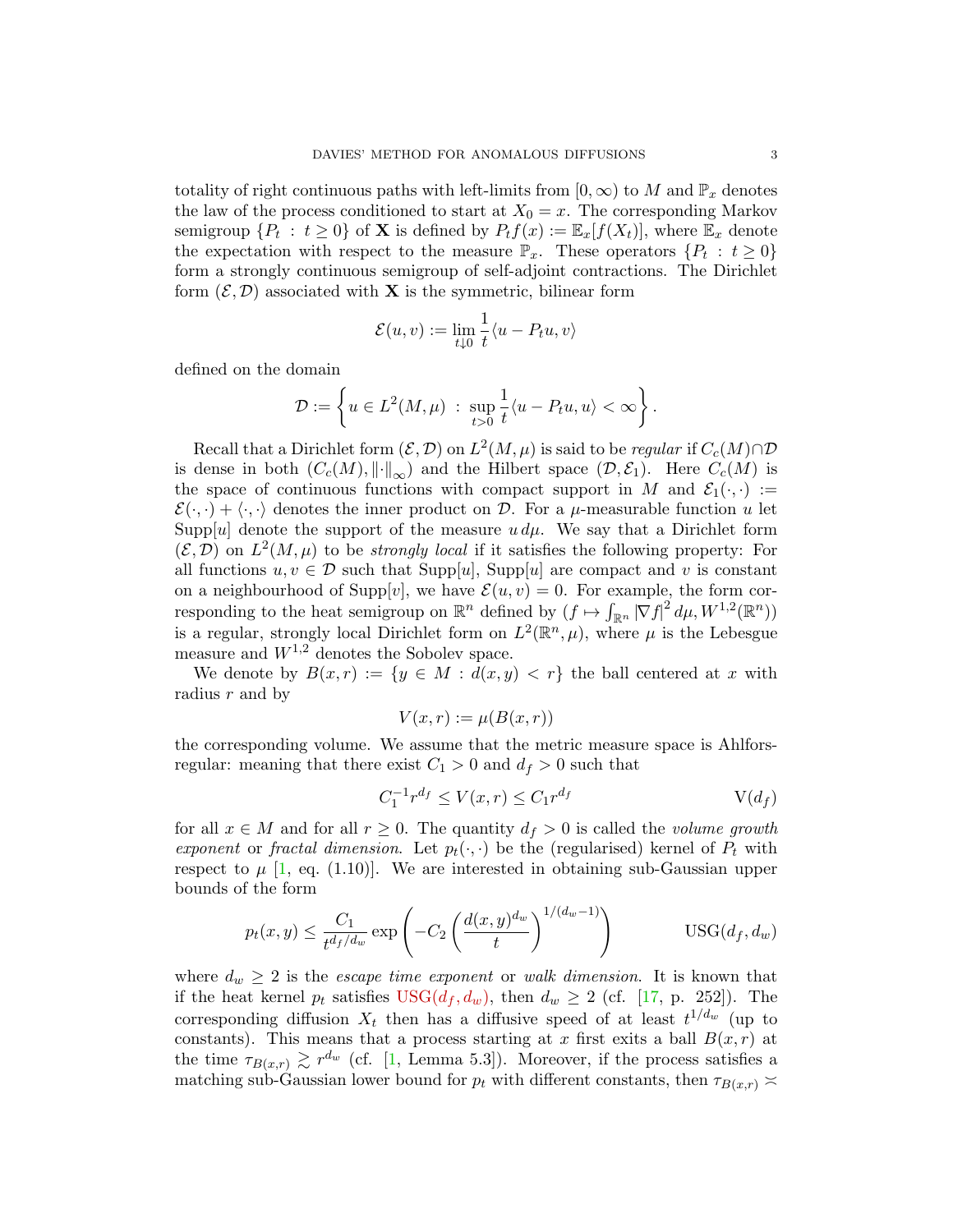$r^{d_w}$ . For comparison, recall that the Brownian motion on Euclidean space has a Gaussian heat kernel and satisfies  $\tau_{B(x,r)} \asymp r^2$ .

Such sub-Gaussian estimates are typical of many fractals (cf. [\[3,](#page-11-8) Theorem 8.18]). We assume the on-diagonal bound corresponding to the sub-Gaussian estimate of  $USG(d_f, d_w)$  $USG(d_f, d_w)$ . That is, we assume that there exists  $C_1 > 0$  such that

<span id="page-3-1"></span>
$$
p_t(x,x) \le \frac{C_1}{t^{d_f/d_w}}\tag{5}
$$

for all  $x \in M$  and for all  $t > 0$ . The on-diagonal estimate of  $(5)$  is equivalent to thefollowing Nash inequality ([\[9,](#page-11-0) Theorem 2.1]): there exists  $C_N > 0$  such that

<span id="page-3-2"></span>
$$
||f||_2^{2(1+d_w/d_f)} \le C_N \mathcal{E}(f,f) ||f||_1^{2d_w/d_f} \qquad \qquad \mathcal{N}(d_f,d_w)
$$

for all  $f \in \mathcal{D} \cap L^1(M, \mu)$ . The Nash inequality  $N(d_f, d_w)$  $N(d_f, d_w)$  may be replaced by an equivalent Sobolev inequality, a logarithmic Sobolev inequality or a Faber-Krahn inequality (See  $[2]$ ). However, we will follow the approach of  $[9]$  and use the Nash inequality. Such a Nash inequality can be obtained from geometric assumptions like a Poincaré inequality and a volume growth assumption like  $V(d_f)$  $V(d_f)$ .

Since  $\mathcal E$  is regular, it follows that  $\mathcal E(f, g)$  can be written in terms of a signed measure  $\Gamma(f, g)$  as

$$
\mathcal{E}(f,g) = \int_M \Gamma(f,g),
$$

where the energy measure  $\Gamma$  is defined as follows.

<span id="page-3-0"></span>**Definition 1.1.** For any essentially bounded  $f \in \mathcal{D}$ ,  $\Gamma(f, f)$  is the unique Borel measure on  $M$  (called the energy measure) on  $M$  satisfying

$$
\int_M g \, d\Gamma(f, f) = \mathcal{E}(f, fg) - \frac{1}{2} \mathcal{E}(f^2, g)
$$

for all essentially bounded  $g \in \mathcal{D} \cap C_c(M)$ ;  $\Gamma(f, g)$  is then defined by polarization.

We shall use the following properties of the energy measure.

(i) Locality: For all functions  $f, g \in \mathcal{D}$  and all measurable sets  $G \subset M$  on which  $f$  is constant

$$
\mathbf{1}_G d\Gamma(f,g) = 0
$$

(ii) Leibniz and chain rules: For  $f, g \in \mathcal{D}$  essentially bounded and  $\phi \in C^1(\mathbb{R})$ ,

$$
d\Gamma(fg,h) = f d\Gamma(g,h) + g d\Gamma(f,h)
$$
\n(6)

$$
f\Gamma(\phi(f),g) = \phi'(f)d\Gamma(f,g). \tag{7}
$$

We wish to obtain an off-diagonal estimate using Davies' perturbation method. The main difference from the previous implementations of the method is that, in addition to an on-diagonal upper bound (or equivalently Nash inequality), we also require a cutoff Sobolev inequality. Spaces satisfying the sub-Gaussian upper bound given in  $USG(d_f, d_w)$  $USG(d_f, d_w)$  necessarily satisfy the cutoff Sobolev annulus inequality  $CSA(d_w)$  $CSA(d_w)$ , a condition introduced by Andres and Barlow [\[1\]](#page-11-1). The condition CSA simplifies the cut-off Sobolev inequalities CS which were originally introduced by Barlow and Bass [\[5\]](#page-11-7) for weighted graphs. The significance of the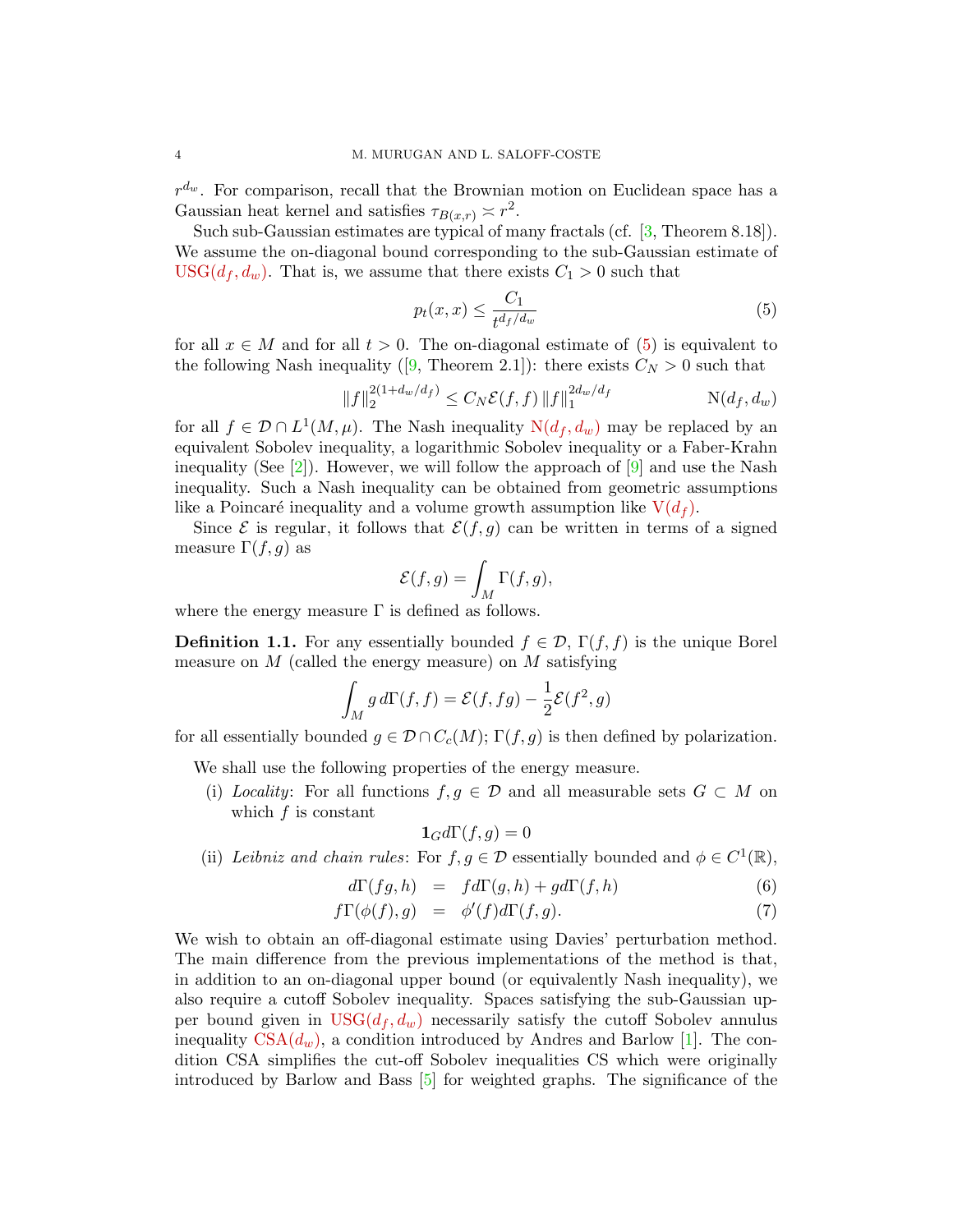cut-off Sobolev inequalities CS and CSA is that they are stable under bounded perturbations of the Dirichlet form  $(Cf. [1, Corollary 5.2])$  $(Cf. [1, Corollary 5.2])$  $(Cf. [1, Corollary 5.2])$ . Moreover, the condition CS is stable under quasi-isometries (rough isometries) of the underlying space  $[6,$  Theorem 2.21(b). Therefore cutoff Sobolev inequalities provide a robust method to obtain heat kernel estimates with anomalous time-space scaling. We now define the cutoff Sobolev inequality  $CSA(d_w)$  $CSA(d_w)$ .

**Definition 1.2.** Let  $U \subset V$  be open sets in M with  $U \subset \overline{U} \subset V$ . We say that a continuous function  $\phi$  is a cutoff function for  $U \subset V$  if  $\phi \equiv 1$  on U and  $\phi \equiv 0$  on  $V^c$ .

**Definition 1.3.** ([\[1,](#page-11-1) Definition 1.10]) We say  $CSA(d_w)$  $CSA(d_w)$  holds if there exists  $C_1, C_2$ 0 such that for every  $x \in M$ ,  $R > 0$ ,  $r > 0$ , there exists a cutoff function  $\phi$  for  $B(x, R) \subset B(x, R+r)$  such that if  $f \in \mathcal{D}$ , then

<span id="page-4-0"></span>
$$
\int_U f^2 d\Gamma(\phi,\phi) \le C_1 \int_U \phi^2 d\Gamma(f,f) + \frac{C_2}{r^{d_w}} \int_U f^2 d\mu, \qquad \text{CSA}(d_w)
$$

where  $U = B(x, R + r) \setminus \overline{B(x, r)}$ .

It is clear that the condition  $\text{CSA}(d_w)$  is preserved by bounded perturbations of the Dirichlet form. The above definition is slightly different to the one introduced in [\[1,](#page-11-1) Definition 1.10], where the constant  $C_1$  is taken to be 1/8. However both definitions are equivalent due to a 'self-improving' property of  $CSA(d_w)$  [\[1,](#page-11-1) Lemma 5.1].

Our main result is that the Nash inequality  $N(d_f, d_w)$  $N(d_f, d_w)$  and the cutoff Sobolev inequality  $CSA(d_w)$  $CSA(d_w)$  imply the desired sub-Gaussian estimate  $USG(d_f, d_w)$  $USG(d_f, d_w)$ . By [\[1,](#page-11-1) Theorem 1.12, it is known that both  $N(d_f, d_w)$  $N(d_f, d_w)$  and  $CSA(d_w)$  $CSA(d_w)$  are also necessary for the sub-Gaussian estimate  $USG(d_f, d_w)$  $USG(d_f, d_w)$  to hold. More precisely,

<span id="page-4-1"></span>**Theorem 1.4.** Let  $(M, d, \mu)$  be a locally compact metric measure space that satisfies  $V(d_f)$  $V(d_f)$  with volume growth exponent  $d_f$ . Let  $(\mathcal{E}, \mathcal{D})$  be a strongly local, reqular, Dirichlet form whose energy measure  $\Gamma$  satisfies the cutoff Sobolev inequality  $CSA(d_w)$  $CSA(d_w)$  for some  $d_w \geq 2$ . Then the Nash inequality  $N(d_f, d_w)$  $N(d_f, d_w)$  implies the sub-Gaussian upper bound  $USG(d_f, d_w)$  $USG(d_f, d_w)$ .

Remark. The above properties given by  $V(d_f)$  $V(d_f)$  and  $USG(d_f, d_w)$  $USG(d_f, d_w)$  are a special case of the more general assumptions of volume doubling and heat kernel upper bounds with a general time-space scaling of  $[1]$ . In fact, Theorem [1.4](#page-4-1) is subsumed by  $[1]$ , Theorem 1.12]. A recent work of Lierl provides an alternate proof of the sub-Gaussian estimates in [\[1\]](#page-11-1) using Moser's iteration method and extends the results to certain time-dependent, non-symmetric local bilinear forms [\[21\]](#page-12-8). Like earlier work by Andres and Barlow and the present work, Lierl's arguments involve improved control on some cutoff functions.

Our methods give an alternate proof to  $[1,$  Theorem 1.12 in a restricted setting. Moreover we show in  $\left[23\right]$  that this techniques can be adapted to the non-local setting to provide new result and resolve the conjecture posed in [\[22,](#page-12-0) Remark  $1(d)$ .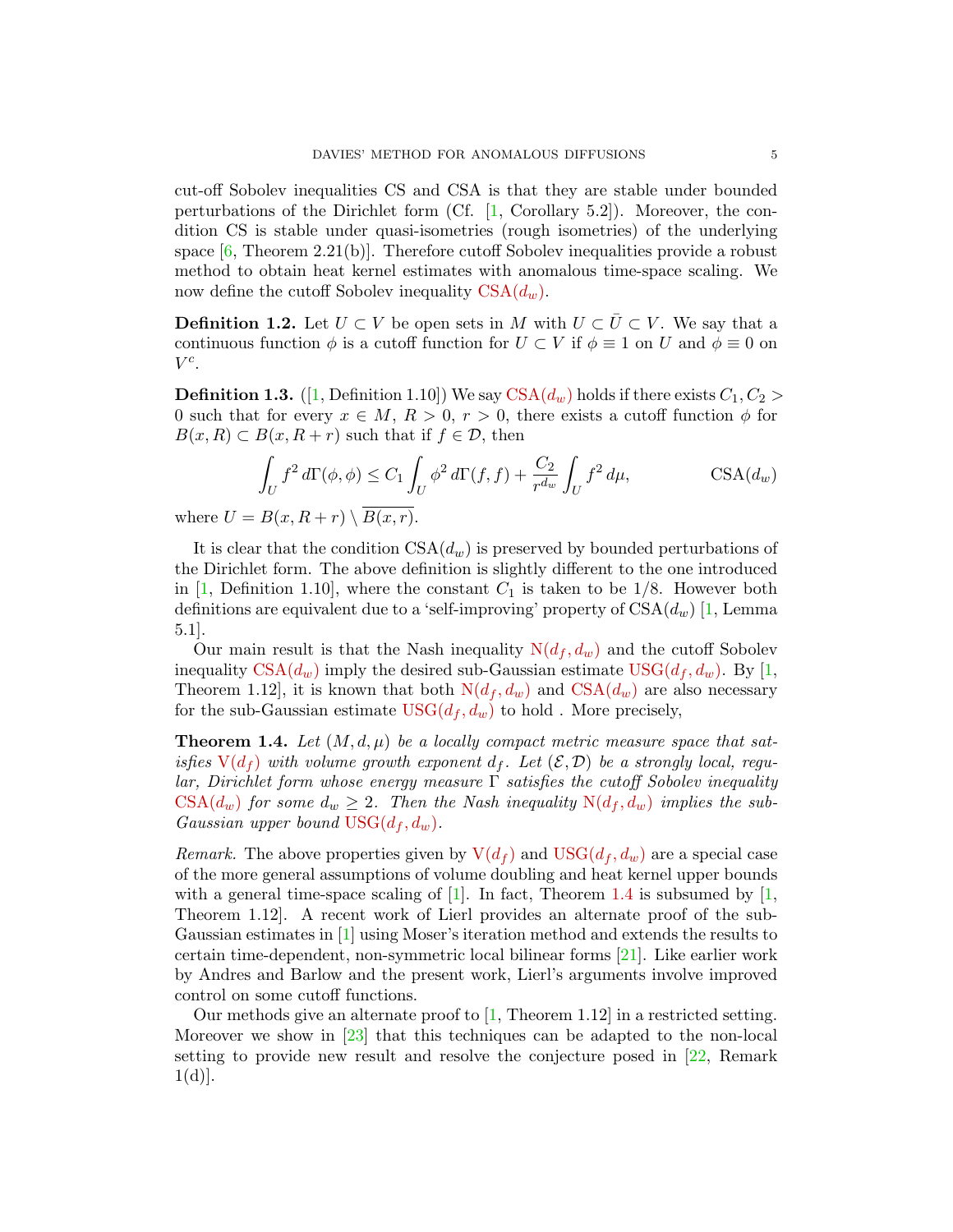## 2. Off diagonal estimates using Davies' method

Spaces satisfying  $CSA(d_w)$  $CSA(d_w)$  have a rich class of cutoff functions with low energy. We start by studying energy estimates of these cutoff functions.

2.1. Self-improving property of CSA. The cutoff Sobolev inequality  $CSA(d_w)$  $CSA(d_w)$ has a self-improving property which states that the constants  $C_1, C_2$  in  $CSA(d_w)$  $CSA(d_w)$ are flexible. For example, we can decrease the value of  $C_1$  in  $CSA(d_w)$  $CSA(d_w)$  by increasing  $C_2$  appropriately. This is quantified in Lemma [2.1.](#page-5-0) Lemma [2.1](#page-5-0) is essentially contained in [\[1\]](#page-11-1); we simplify the proof and obtain a slightly stronger result.

<span id="page-5-0"></span>**Lemma 2.1.** Let  $(M, d, \mu)$  satisfy  $V(d_f)$  $V(d_f)$ . Let  $(\mathcal{E}, \mathcal{D})$  denote a strongly local, regular, Dirichlet form with energy measure  $\Gamma$  that satisfies  $CSA(d_w)$  $CSA(d_w)$ . There exists  $C_1, C_2 > 0$  such that for all  $\rho \in (0, 1]$ , for all  $R, r > 0$  and for all  $x \in M$ , there exists a cutoff function  $\phi_{\rho} = \phi_{\rho}(f)$  for  $B(x,R) \subset B(x,R+r)$  that satisfies

<span id="page-5-4"></span>
$$
\int_{U} f^{2} d\Gamma(\phi_{\rho}, \phi_{\rho}) \leq 4C_{1}\rho^{2} \int_{U} d\Gamma(f, f) + \frac{C_{2}\rho^{2-d_{w}}}{r^{d_{w}}} \int_{U} f^{2} d\mu
$$
\n(8)

for all  $f \in \mathcal{D}$ , where  $C_1, C_2$  are the constants in  $CSA(d_w)$  $CSA(d_w)$ . Further the cutoff function  $\phi_{\rho}$  above satisfies

<span id="page-5-1"></span>
$$
\left| \phi_{\rho}(y) - \left( \frac{R+r - d(x, y)}{r} \right) \right| \le 2\rho \tag{9}
$$

for all  $y \in B(x, R + r) \setminus B(x, R)$ .

Remark. Lemma [2.1](#page-5-0) is essentially contained in work of Andres and Barlow [\[1,](#page-11-1) Lemma 5.1. More recently, following  $[1, \text{ Lemma } 5.1]$ , J. Lierl obtained a cutoff Sobolev inequality  $[21, \text{ Lemma } 2.3]$  that is similar to Lemma [2.1.](#page-5-0) However, the estimate [\(9\)](#page-5-1) is new and it shows that the cutoff functions converge in  $L^{\infty}$  norm as  $\rho \to 0$  to the "linear cutoff function". The constructions in [\[1,](#page-11-1) Lemma 5.1] and [\[21,](#page-12-8) Lemma 2.3] converge in  $L^{\infty}$  norm as  $\rho \to 0$  to a somewhat more complicated cutoff function that depends on  $d_w$ . The proof below was suggested to us by Martin Barlow.

Proof of Lemma [2.1.](#page-5-0) Let  $x \in M$ ,  $r > 0$ ,  $R > 0$ ,  $\rho > 0$ ,  $f \in \mathcal{D}$ . Define  $n :=$  $|\rho^{-1}| \in [\rho^{-1}/2, \rho^{-1}]$ . We divide the annulus  $U = B(x, R + r) \setminus B(x, R)$  into *n*-annuli  $U_1, U_2, \ldots, U_n$  of equal width, where

$$
U_i := B(x, R + ir/n) \setminus B(x, R + (i - 1)r/n), \quad i = 1, 2, ..., n.
$$

By [CSA\(](#page-4-0) $d_w$ ), there exists a cutoff function  $\phi_i$  for  $B(x, R + (i-1)r) \subset B(x, R +$  $ir/n$ ) satisfying

<span id="page-5-3"></span>
$$
\int_{U_i} f^2 d\Gamma(\phi_i, \phi_i) \le C_1 \int_{U_i} d\Gamma(f, f) + \frac{C_2}{(r/n)^{d_w}} \int_{U_i} f^2 d\mu \tag{10}
$$

for  $i = 1, 2, ..., n$ . We define  $\phi = n^{-1} \sum_{i=1}^{n} \phi_i$ . By locality, we have

<span id="page-5-2"></span>
$$
d\Gamma(\phi,\phi) = \frac{1}{n^2} \sum_{i=1}^{n} d\Gamma(\phi_i,\phi_i).
$$
 (11)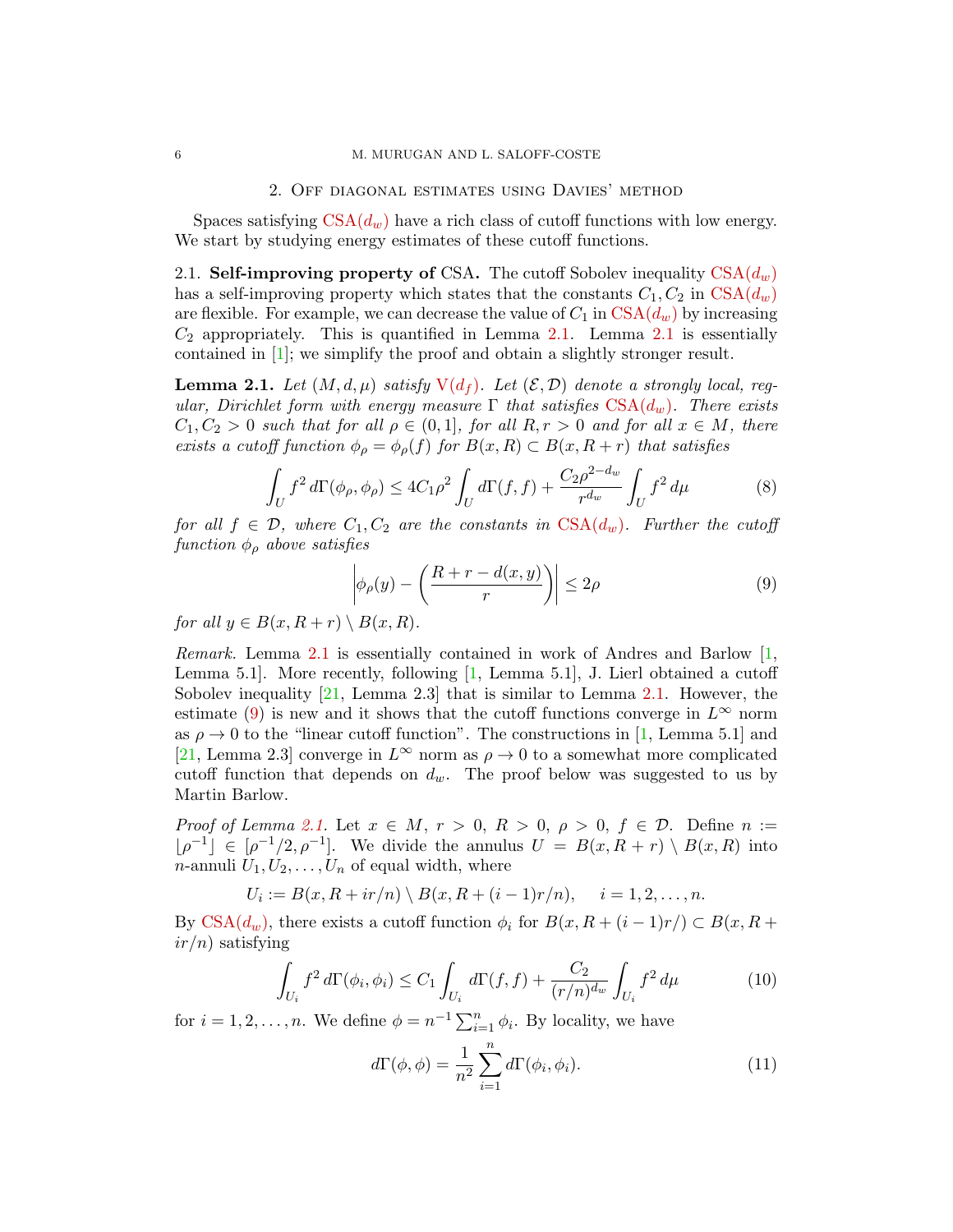Therefore by [\(11\)](#page-5-2), [\(10\)](#page-5-3) and  $\rho^{-1}/2 \leq n = |\rho^{-1}| \leq \rho^{-1}$ , we obtain

$$
\int_{U} f^{2} d\Gamma(\phi, \phi) = n^{-2} \sum_{i=1}^{n} \int_{U} f^{2} d\Gamma(\phi, \phi)
$$
\n
$$
\leq n^{-2} \sum_{i=1}^{n} \left( C_{1} \int_{U_{i}} d\Gamma(f, f) + \frac{C_{2}}{(r/n)^{d_{w}}} \int_{U_{i}} f^{2} d\mu \right)
$$
\n
$$
\leq C_{1} n^{-2} \int_{U} d\Gamma(f, f) + \frac{C_{2} n^{d_{w}-2}}{r^{d_{w}}} \int_{U_{i}} f^{2} d\mu
$$
\n
$$
\leq 4C_{1} \rho^{2} \int_{U} d\Gamma(f, f) + \frac{C_{2} \rho^{2} - d_{w}}{r^{d_{w}}} \int_{U_{i}} f^{2} d\mu.
$$

This completes the proof of [\(8\)](#page-5-4).

Note that if  $y \in U_i$ , then  $1 - i/n \le \phi(y) \le 1 - (i - 1)/n$  and  $R + (i - 1)r/n \le$  $d(x, y) < R + ir/n$ , for each  $1 \leq i \leq n$ . This along with  $n^{-1} \leq 2\rho$  implies [\(9\)](#page-5-1).  $\Box$ 

Observe that by [\(9\)](#page-5-1), the cutoff function  $\phi_{\rho}$  for  $B(x, r) \subset B(x, R+r)$  satisfies

$$
\lim_{\rho \downarrow 0} \phi_{\rho}(y) = 1 \wedge \left( \frac{(R+r - d(x,y))_+}{r} \right).
$$

2.2. Estimates on perturbed forms. The key to carry out Davies' method is the following elementary inequality.

<span id="page-6-3"></span>**Lemma 2.2.** Let  $(\mathcal{E}, \mathcal{D})$  be a strongly local, regular, Dirichlet form. Then

<span id="page-6-2"></span>
$$
\mathcal{E}(e^{\psi}f^{2p-1},e^{-\psi}f) \ge \frac{1}{p}\mathcal{E}(f^p,f^p) - p \int_M f^{2p} d\Gamma(\psi,\psi)
$$
 (12)

for all  $f \in \mathcal{D}, \psi \in \mathcal{D}$  and  $p \in [1, \infty)$ .

Proof. Using Leibniz rule [\(6\)](#page-3-2) and chain rule [\(7\)](#page-3-2), we obtain

<span id="page-6-0"></span>
$$
\Gamma(e^{\psi} f^{2p-1}, e^{-\psi} f) - \frac{1}{p} \Gamma(f^p, f^p) - pf^{2p} \Gamma(\psi, \psi)
$$
  
=  $(p-1) \left( f^{2(p-1)} \Gamma(f, f) + f^{2p} \Gamma(\psi, \psi) - 2f^{2p-1} \Gamma(f, \psi) \right).$  (13)

By [\[9,](#page-11-0) Theorem 3.7] and the Cauchy-Schwarz inequality, we have

$$
\int_M f^{2p-1} d\Gamma(f,\psi) \le \left(\int_M f^{2(p-1)} d\Gamma(f,f) \cdot \int_M f^{2p} d\Gamma(\psi,\psi)\right)^{1/2}.
$$

Therefore

<span id="page-6-1"></span>
$$
2\int_M f^{2p-1} d\Gamma(f,\psi) \le \int_M f^{2(p-1)} d\Gamma(f,f) + \int_M f^{2p} d\Gamma(\psi,\psi). \tag{14}
$$

By integrating [\(13\)](#page-6-0) and using [\(14\)](#page-6-1), we obtain [\(12\)](#page-6-2).  $\Box$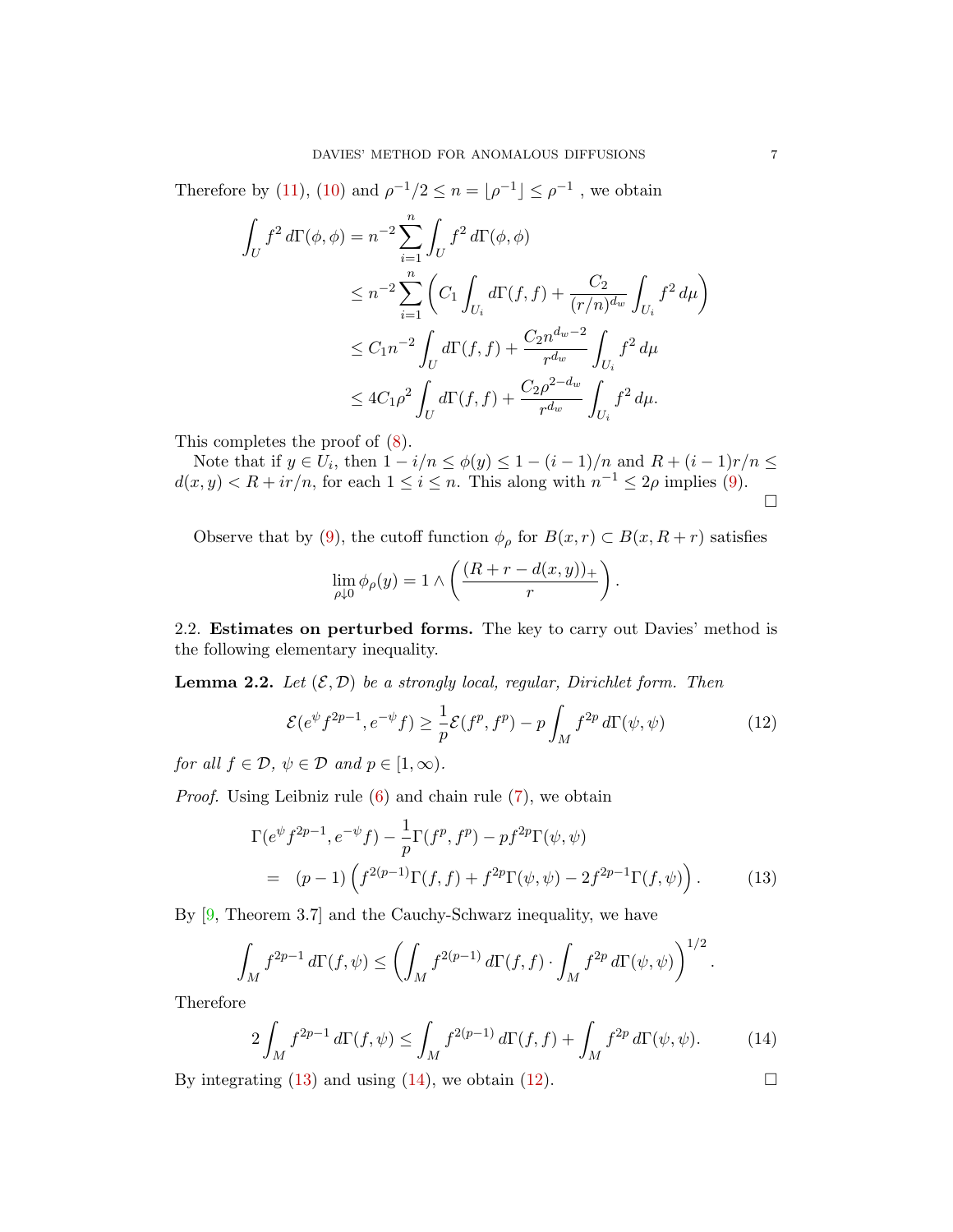Davies used the bound

$$
\int_M f^{2p} d\Gamma(\psi, \psi) \le \left\| \frac{d\Gamma(\psi, \psi)}{d\mu} \right\|_{\infty} \|f\|_{2p}^{2p}
$$

to control a term in [\(12\)](#page-6-2). However for anomalous diffusions, the energy measure is singular to  $\mu$ . We will instead use  $CSA(d_w)$  $CSA(d_w)$  to bound  $\int_M f^{2p} d\Gamma(\psi, \psi)$  by choosing  $\psi$  to be a multiple of the cutoff function satisfying  $CSA(d_w)$  $CSA(d_w)$ . The following estimate is analogous to  $[9,$  Theorem 3.9 but unlike in  $[9]$ , the cutoff functions depend on both p and  $\lambda$ . This raises new difficulties in the implementation of Davies' method.

<span id="page-7-4"></span>**Proposition 2.3.** Let  $(M, d, \mu)$  be a metric measure space. Let  $(\mathcal{E}, \mathcal{D})$  be a strongly local, regular, Dirichlet form on M satisfying  $\text{CSA}(d_w)$ . There exists  $C > 0$  such that, for all  $\lambda \geq 1$ , for all  $r > 0$ , for all  $x \in M$ , and for all  $p \in [1, \infty)$ , there exists a cutoff function  $\phi = \phi_{p,\lambda}$  on  $B(x,r) \subset B(x,2r)$  such that

<span id="page-7-2"></span>
$$
\mathcal{E}(e^{\lambda \phi} f^{2p-1}, e^{-\lambda \phi} f) \ge \frac{1}{2p} \mathcal{E}(f^p, f^p) - C \frac{\lambda^{d_w} p^{d_w - 1}}{r^{d_w}} \|f\|_{2p}^{2p},\tag{15}
$$

for all  $f \in \mathcal{D}$ . There exists  $C' > 0$  such that the cutoff functions  $\phi_{p,\lambda}$  above satisfy

<span id="page-7-3"></span> $\|\exp\left(\lambda(\phi_{p,\lambda} - \phi_{2p,\lambda})\right)\|_{\infty} \vee \|\exp\left(-\lambda(\phi_{p,\lambda} - \phi_{2p,\lambda})\right)\|_{\infty} \leq \exp(C')$  $(16)$ for all  $\lambda \geq 1$  and for all  $p \geq 1$ .

*Proof.* This theorem follows from Lemma [2.2](#page-6-3) and Lemma [2.1.](#page-5-0) Let  $x \in M$  and  $r > 0$  be arbitrary. Using  $(12)$ , we obtain

<span id="page-7-0"></span>
$$
\mathcal{E}(e^{\lambda \phi} f^{2p-1}, e^{-\lambda \phi} f) \ge \frac{1}{p} \left( \mathcal{E}(f^p, f^p) - (p\lambda)^2 \int_M f^{2p} d\Gamma(\phi, \phi) \right). \tag{17}
$$

By Lemma [2.1](#page-5-0) and fixing  $\rho^2 = (p\lambda)^{-2}/(8C_1)$  in [\(8\)](#page-5-4), we obtain a cutoff function  $\phi = \phi_{p,\lambda}$  for  $B(x,r) \subset B(x, 2r)$  and  $C > 0$  such that

<span id="page-7-1"></span>
$$
(p\lambda)^2 \int_M f^{2p} d\Gamma(\phi,\phi) \le \frac{1}{2} \mathcal{E}(f^p, f^p) + C \frac{(\lambda p)^{d_w}}{r^{d_w}} \int_M f^{2p} d\mu.
$$
 (18)

By  $(17)$  and  $(18)$ , we obtain  $(15)$ .

By [\(9\)](#page-5-1) and the above calculations, there exists  $C' > 0$  such that the cutoff functions  $\phi_{p,\lambda} = \phi_{p,\lambda}(f)$  satisfy

$$
\|\phi_{p,\lambda}-\phi_{2p,\lambda}\|_\infty\leq \frac{C'}{p\lambda}
$$

for all  $p \ge 1$ , for all  $\lambda \ge 1$ , for all  $f \in \mathcal{D}$ , for all  $x \in M$  and for all  $r > 0$ . This immediately implies [\(16\)](#page-7-3).

 $\Box$ 

*Remark.* Estimates similar to  $(15)$ , were introduced by Davies in  $[12]$ , equation (3)] to obtain off-diagonal estimates for higher order (order greater than 2) elliptic operators. Roughly speaking, the generator  $\mathcal L$  for anomalous diffusion with walk dimension  $d_w$  behaves like an 'elliptic operator of order  $d_w$ '. However the theory presented in  $[12]$  is complete only when the 'order'  $d_w$  is bigger than the volume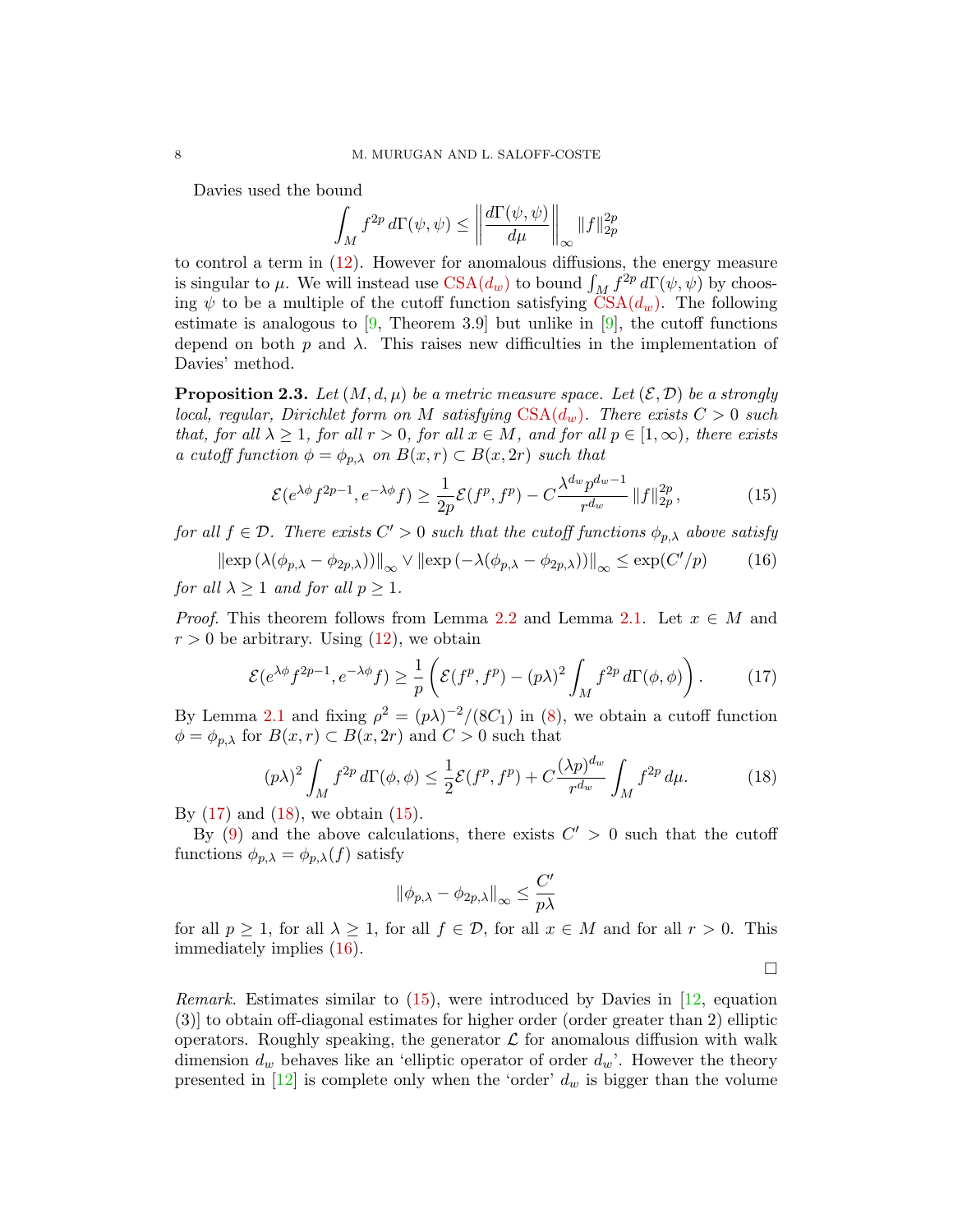growth exponent  $d_f$ , *i.e.* in the strongly recurrent case. This is because the method in [\[12\]](#page-11-3) relies on a Gagliardo-Nirenberg inequality which is true only in the strongly recurrent setting. We believe that one can adapt the methods of [\[12\]](#page-11-3) to obtain an easier proof for the strongly recurrent case. However, we will not impose any such restrictions and our proof will closely follow the one in [\[9\]](#page-11-0).

2.3. **Proof of Theorem [1.4:](#page-4-1)** Let  $\lambda \ge 1$  and  $x \in M$  and  $r > 0$ . Let  $p_k = 2^k$  and let  $\psi_k = \lambda \phi_{p_k,\lambda}$ , where  $\phi_{p_k,\lambda}$  is a cutoff function on  $B(x,r) \subset B(x, 2r)$  given by Proposition [2.3.](#page-7-4) We write

$$
f_{t,k} := P_t^{\psi_k} f \tag{19}
$$

for all  $k \in \mathbb{N}$ , where  $f \in \mathcal{D}$  and  $P_t^{\psi_k}$  denotes the perturbed semigroup as in [\(1\)](#page-1-2). Using [\(15\)](#page-7-2), there exists  $C_0 > 0$  such that

<span id="page-8-0"></span>
$$
\frac{d}{dt} \|f_{t,0}\|_2^2 = -2\mathcal{E}\left(e^{\psi_1} f_{t,0}, e^{-\psi_1} f_{t,0}\right) \n\leq 2C_0 \frac{\lambda^{d_w}}{r^{d_w}} \|f_{t,0}\|_2^2
$$
\n(20)

and

<span id="page-8-1"></span>
$$
\frac{d}{dt} \|f_{t,k}\|_{2p_k}^{2p_k} = -2p_k \mathcal{E}\left(e^{\psi_k} f_{t,k}^{2p_k-1}, e^{-\psi_k} f_{t,k}\right) \n\leq -\mathcal{E}\left(f_{t,k}^{p_k}, f_{t,k}^{p_k}\right) + 2C_0 \left(\frac{\lambda p_k}{r}\right)^{d_w} \|f_{t,k}\|_{2p_k}^{2p_k}
$$
\n(21)

for all  $k \in \mathbb{N}^*$ . By [\(20\)](#page-8-0), we obtain

<span id="page-8-5"></span>
$$
\|f_{t,0}\|_{p_1} = \|f_{t,0}\|_2 \le \exp\left(C_0 \lambda^{d_w} t/r^{d_w}\right) \|f\|_2. \tag{22}
$$

Using [\(21\)](#page-8-1) and the Nash inequality  $N(d_f, d_w)$  $N(d_f, d_w)$ , we obtain

<span id="page-8-2"></span>
$$
\frac{d}{dt} \left\|f_{t,k}\right\|_{2p_k} \le -\frac{1}{2C_N p_k} \left\|f_{t,k}\right\|_{2p_k}^{1+2d_w p_k/d_f} \left\|f_{t,k}\right\|_{p_k}^{-2d_w p_k/d_f} + C_0 p_k^{d_w - 1} \left(\frac{\lambda}{r}\right)^{d_w} \left\|f_{t,k}\right\|_{2p_k} \tag{23}
$$

for all  $k \in \mathbb{N}^*$ . By [\(16\)](#page-7-3) and the fact that  $P_t$  is a contraction on  $L^{\infty}$ , we have

<span id="page-8-3"></span>
$$
\exp(-2C_1/p_k)f_{t,k+1} \le f_{t,k} \le \exp(2C_1/p_k)f_{t,k+1} \tag{24}
$$

for all  $k \in \mathbb{N}_{\geq 0}$ . Combining [\(23\)](#page-8-2) and [\(24\)](#page-8-3), we obtain

<span id="page-8-4"></span>
$$
\frac{d}{dt} \left\|f_{t,k}\right\|_{2p_k} \le -\frac{1}{C_A p_k} \left\|f_{t,k}\right\|_{2p_k}^{1+2d_w p_k/d_f} \left\|f_{t,k-1}\right\|_{p_k}^{-2d_w p_k/d_f} + C_0 p_k^{d_w - 1} \left(\frac{\lambda}{r}\right)^{d_w} \left\|f_{t,k}\right\|_{2p_k}
$$
\n(25)

for all  $k \in \mathbb{N}^*$ , where  $C_A = 2C_N \exp(8d_w C_1/d_f)$ .

To obtain off-diagonal estimates using the differential inequalities [\(25\)](#page-8-4) we use the following lemma. The following lemma is analogous to  $[9, \text{Lemma } 3.21]$  but the statement and its proof is slightly modified to suit our anomalous diffusion context with walk dimension  $d_w$ .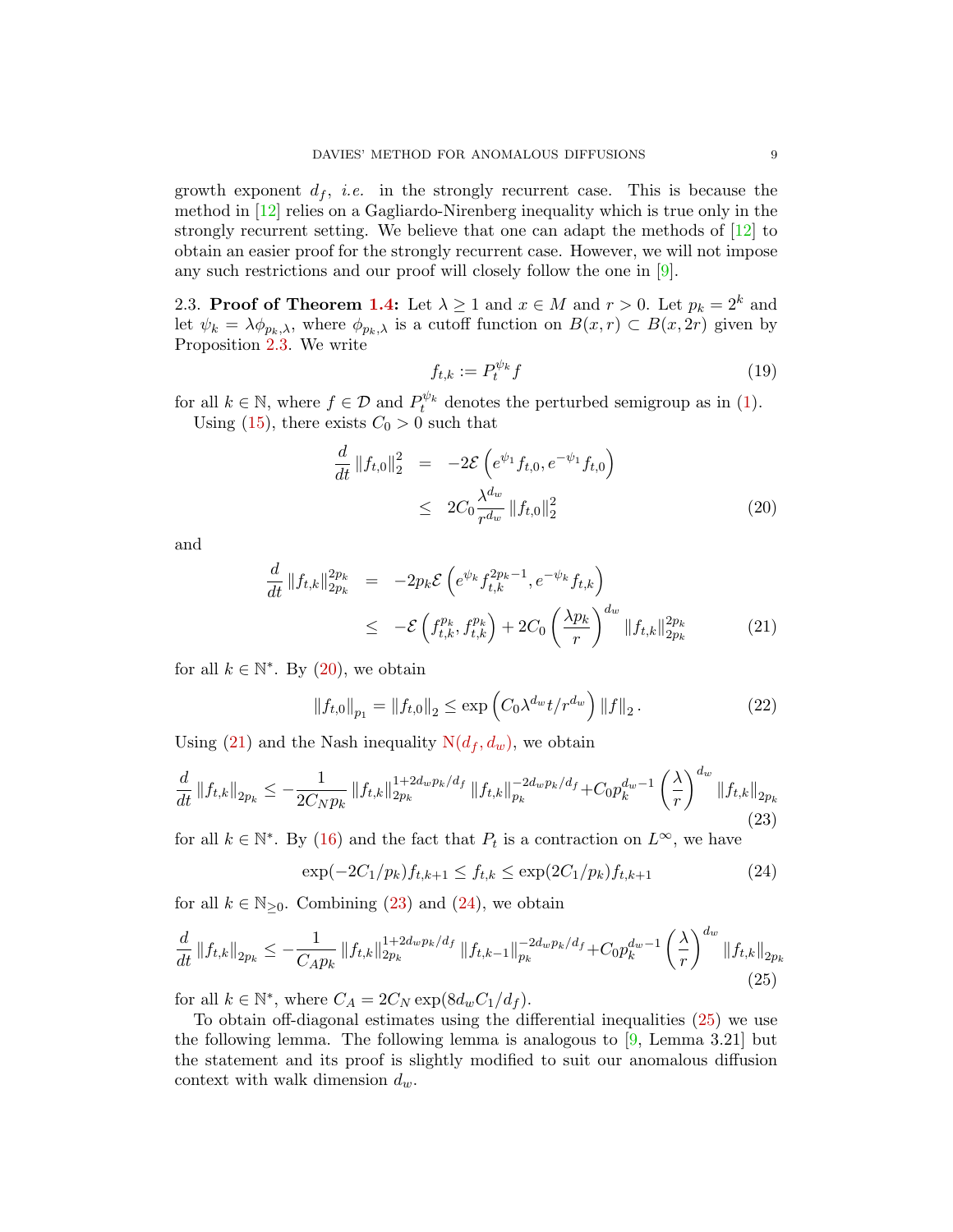**Lemma 2.4.** Let  $w : [0, \infty) \to (0, \infty)$  be a non-decreasing function and suppose that  $u \in C^1([0,\infty);(0,\infty))$  satisfies

<span id="page-9-0"></span>
$$
u'(t) \le -\frac{\epsilon}{p} \left( \frac{t^{(p-2)/\theta p}}{w(t)} \right)^{\theta p} u^{1+\theta p}(t) + \delta p^{d_w - 1} u(t)
$$
 (26)

for some positive  $\epsilon, \theta$  and  $\delta, d_w \in [2, \infty)$  and  $p = 2^k$  for some  $k \in \mathbb{N}^*$ . Then u satisfies

<span id="page-9-3"></span>
$$
u(t) \le \left(\frac{2p^{d_w}}{\epsilon \theta}\right)^{1/\theta p} t^{(1-p)/\theta p} w(t) e^{\delta t/p} \tag{27}
$$

*Proof.* Set  $v(t) = e^{-\delta p^{dw}-1}u(t)$ . By [\(26\)](#page-9-0), we have

$$
v'(t) = e^{-\delta p^{d_w-1}t} \left( u'(t) - \delta p^{d_w-1}u(t) \right) \le -\frac{\epsilon t^{p-2}}{pw(t)^{\theta p}} e^{\theta \delta p^{d_w}t} v(t)^{1+\theta p}.
$$

Hence

$$
\frac{d}{dt}\left(v(t)\right)^{-\theta p} \ge \epsilon \theta t^{p-2} w(t)^{-\theta p} e^{\theta \delta p^{d_w} t}
$$

and so, since  $w$  is non-decreasing

<span id="page-9-1"></span>
$$
e^{\delta\theta p^{d_w}t}u(t)^{-\theta p} \ge \epsilon\theta w(t)^{-\theta p} \int_0^t s^{(p-2)}e^{\theta\delta p^{d_w}s} ds.
$$
 (28)

Note that

<span id="page-9-2"></span>
$$
\int_{0}^{t} s^{(p-2)} e^{\theta \delta p^{dw} s} ds \ge (t/\delta \theta p^{d_w})^{p-1} \int_{\delta \theta p^{d_w} (1-1/p^{d_w})}^{\delta \theta p^{d_w}} y^{(p-2)} e^{ty} dy
$$
\n
$$
\ge \frac{t^{p-1}}{p-1} \exp\left(\delta \theta p^{d_w} t - \delta \theta t\right) \left[1 - (1 - p^{-d_w})^{p-1}\right]
$$
\n
$$
\ge \frac{t^{p-1}}{2p^{d_w}} \exp\left(\delta \theta p^{d_w} t - \delta \theta t\right).
$$
\n(29)

In the last line above, we used the bound  $(1-p^{-d_w})^{p-1} \geq 1-p^{-d_w}(p-1)$  for all  $p, d_w \geq 2$ . Combining [\(28\)](#page-9-1) and [\(29\)](#page-9-2) yields [\(27\)](#page-9-3).

We now pick  $f \in L^2(M, \mu)$  and  $f \ge 0$  with  $||f||_2 = 1$ . Let  $u_k(t) = ||f_{t,k-1}||_{p_k}$ and let

$$
w_k(t) = \sup \{ s^{d_f(p_k-2)/(2d_w p_k)} u_k(s) : s \in (0, t] \}.
$$

By [\(22\)](#page-8-5),  $w_1(t) \leq \exp(C_0 \lambda^{d_w} t/r^{d_w})$ . Further by [\(25\)](#page-8-4),  $u_{k+1}$  satisfies [\(26\)](#page-9-0) with  $\epsilon = 1/C_A$ ,  $\theta = 2d_w/d_f$ ,  $\delta = C_0(\lambda/r)^{d_w}$ ,  $w = w_k$  and  $p = p_k$ . Hence by [\(27\)](#page-9-3),

$$
u_{k+1}(t) \le (2^{d_w k + 1} / \epsilon \theta)^{1/(\theta p_k)} t^{(1 - p_k)/\theta p_k} e^{\delta t / p_k} w_k(t).
$$

Therefore

$$
w_{k+1}(t)/w_k(t) \le (2^{d_w k + 1}/\epsilon \theta)^{1/(\theta 2^k)} t^{-1/(2^k \theta)} e^{\delta t/2^k}
$$

for  $k \in \mathbb{N}^*$ . Hence, we obtain

$$
\lim_{k \to \infty} w_k(t) \le C_2 t^{-1/\theta} e^{\delta t} w_1(t) \le C_2 t^{-1/\theta} \exp(C_0 \lambda^{d_w} t / r^{d_w})
$$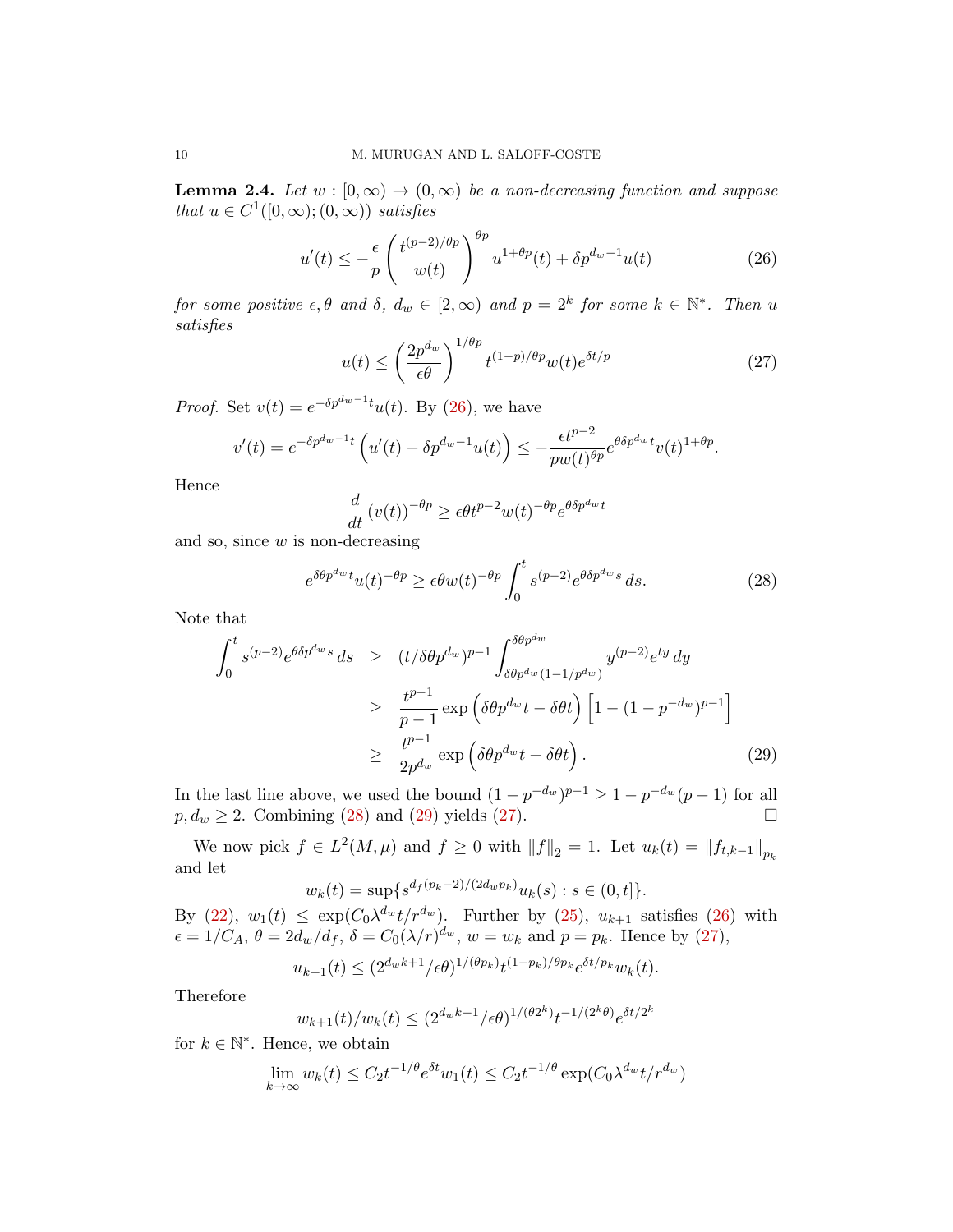where  $C_2 = C_2(d_w, \epsilon, \theta)$ . Since  $P_t$  is a contraction on all  $L^p(M, \mu)$  for  $1 \le p \le \infty$ , we obtain

$$
\lim_{k \to \infty} u_k(t) = \left\| P_t^{\psi_\infty} f \right\|_\infty \le \frac{C_2}{t^{d_f/2d_w}} \exp(C_0 \lambda^{d_w} t / r^{d_w}).
$$

where  $\psi_{\infty} = \lim_{k \to \infty} \psi_k$ . Since the above bound holds for all  $f \in L^2(M, \mu)$  with  $||f||_2 = 1$ , we have

$$
\left\| P_t^{\psi_\infty} \right\|_{2 \to \infty} \leq \frac{C_2}{t^{d_f/2d_w}} \exp(C_0 \lambda^{d_w} t/r^{d_w}).
$$

The estimate is unchanged if we replace  $\psi_k$ 's by  $-\psi_k$ . Since  $P_t^{-\psi}$  $t^{(-\psi)}$  is the adjoint of  $P_t^{\psi}$  $t^{\psi}$ , by duality we have that

$$
\left\| P_t^{\psi_\infty} \right\|_{1 \to 2} \le \frac{C_2}{t^{d_f/2d_w}} \exp(C_0 \lambda^{d_w} t / r^{d_w}).
$$

Combining the above, we have

$$
\left\| P_t^{\psi_\infty} \right\|_{1 \to \infty} \le \left\| P_{t/2}^{\psi_\infty} \right\|_{1 \to 2} \left\| P_{t/2}^{\psi_\infty} \right\|_{2 \to \infty} \le \frac{C_2 2^{d_f/d_w}}{t^{d_f/d_w}} \exp(C_0 \lambda^{d_w} t / r^{d_w}). \tag{30}
$$

Therefore

$$
p_t(x,y) \le \frac{C_2 2^{d_f/d_w}}{t^{d_f/d_w}} \exp(C_0 \lambda^{d_w} t/r^{d_w} + \psi_\infty(y) - \psi_\infty(x)).
$$

for all  $x, y \in M$  and for all  $r, t > 0$  and  $\lambda \geq 1$ . If we choose  $r = d(x, y)/2$ , we have  $\psi_{\infty}(y) - \psi_{\infty}(x) = -\lambda$ . This yields

$$
p_t(x,y) \le \frac{C_3}{t^{d_f/d_w}} \exp(C_4 \lambda^{d_w} t/d(x,y)^{d_w} - \lambda).
$$

where  $C_3, C_4 > 1$ . Assume  $\lambda = C_4^{-1/(d_w - 1)}$  $\int_4^{-1/(d_w-1)} (d(x,y)^{d_w}/t)^{1/(d_w-1)} \ge 1$  in the above equation, we obtain

$$
p_t(x,y) \leq \frac{C_3}{t^{d_f/d_w}} \exp\left(-\left(\frac{d(x,y)^{d_w}}{C_5t}\right)^{1/(d_w-1)}\right).
$$

for all  $x, y \in M$  and for all  $t > 0$  such that  $d(x, y)^{d_w} \ge C_4 t$ .

If  $d(x, y)^{d_w} < C_4 t$ , the on-diagonal estimate [\(5\)](#page-2-1) suffices to obtain the desired sub-Gaussian upper bound.

Remark. The following generalized capacity estimate is a weaker form of the cutoff Sobolev inequality  $CSA(d_w)$  $CSA(d_w)$ , where the cutoff function  $\phi$  is allowed to depend on the function  $f$ . This generalized capacity estimate was introduced by Grigor'yan, Hu and Lau and they obtain sub-Gaussian estimate under this weaker assumption [\[15,](#page-12-9) Theorem 1.2].

Definition 2.5. We say  $\text{Gcap}(d_w)$  holds if there exists  $C_1, C_2 > 0$  such that for every  $x \in M$ ,  $R > 0$ ,  $r > 0$ ,  $f \in \mathcal{D}$ , there exists a cutoff function  $\phi = \phi(f)$  for  $B(x, R) \subset B(x, R+r)$  such that

<span id="page-10-0"></span>
$$
\int_U f^2 d\Gamma(\phi,\phi) \le C_1 \int_U \phi^2 d\Gamma(f,f) + \frac{C_2}{r^{d_w}} \int_U f^2 d\mu, \qquad \text{Gcap}(d_w)
$$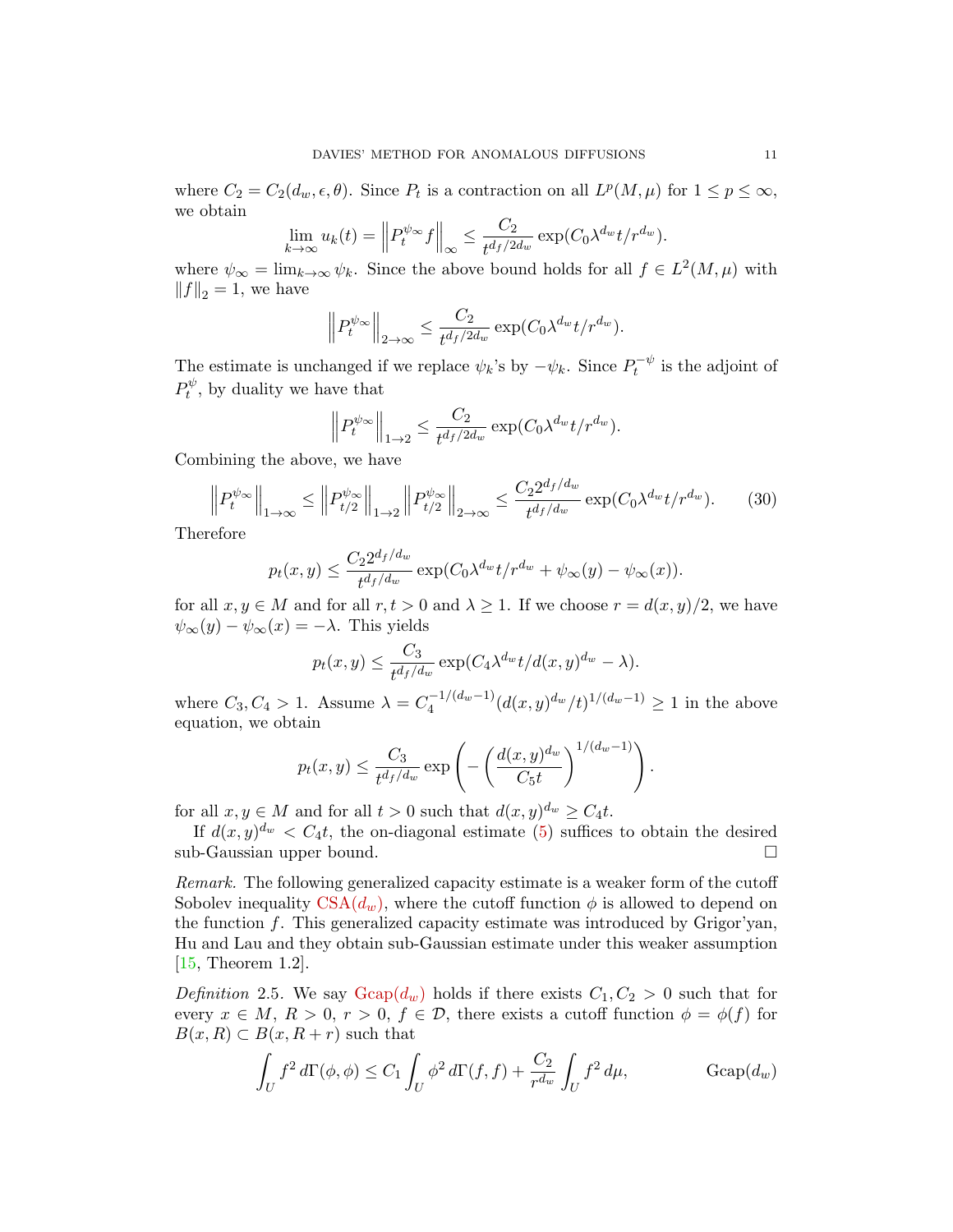where  $U = B(x, R + r) \setminus \overline{B(x, r)}$ .

We refer the reader to  $[10, \text{Definition } 1.5]$  for an analogous generalized capacity estimate in a non-local setting.

It is an interesting open problem to modify the proof of Theorem [1.4](#page-4-1) under the above weaker assumption. The main difficulty for carrying out Davies' method under the weaker generalized capacity estimate assumption is that we require the inequalities [\(20\)](#page-8-0) and [\(21\)](#page-8-1) as  $t > 0$  varies. This would require the cutoff function  $\psi_k$  to depend on  $f_{t,k}$  for each t. Therefore the derivatives computed in [\(20\)](#page-8-0) and [\(21\)](#page-8-1) will have additional terms, since  $\psi_k$  varies with time t.

We were informed of the reference [\[18\]](#page-12-10) by the referee during the revision stage. In [\[18\]](#page-12-10), the techniques developed here and in the companion paper [\[23\]](#page-12-2) is extended to Dirichlet forms on metric measure spaces (possibly non-local) with jumps satisfying a polynomial type upper bound.

Acknowledgement. We thank Martin Barlow for his enlightening remarks on the cutoff Sobolev inequalities and for suggesting the proof of Lemma [2.1](#page-5-0) that replaced a more complicated proof in an earlier draft. We thank Evan Randles for clarifying various aspects of Davies' work [\[12\]](#page-11-3) on higher order operators. We thank Tom Hutchcroft for proofreading part of the manuscript. We thank the referee for useful remarks and suggestions that led to an improved presentation.

## **REFERENCES**

- <span id="page-11-1"></span>[1] S. Andres, M. T. Barlow, Energy inequalities for cutoff-functions and some applications, J. Reine Angew. Math. 699 (2015), 183–215. [MR3305925](http://www.ams.org/mathscinet-getitem?mr=3305925)
- <span id="page-11-9"></span>[2] D. Bakry, T. Coulhon, M. Ledoux, L. Saloff-Coste, Sobolev Inequalities in Disguise, Indiana Univ. Math. J. 44 (1995), no. 4, 10331074. [MR1386760](http://www.ams.org/mathscinet-getitem?mr=1386760)
- <span id="page-11-8"></span>[3] M. T. Barlow, *Diffusions on fractals*, Lectures on probability theory and statistics (Saint-Flour, 1995), 1–121, Lecture Notes in Math., 1690, Springer, Berlin, 1998. [MR1668115](http://www.ams.org/mathscinet-getitem?mr=1668115)
- <span id="page-11-5"></span>[4] M. T. Barlow, Heat kernels and sets with fractal structure, Heat kernels and analysis on manifolds, graphs, and metric spaces (Paris, 2002), 1140, Contemp. Math., 338, Amer. Math. Soc., Providence, RI, 2003. [MR2039950](http://www.ams.org/mathscinet-getitem?mr=2039950).
- <span id="page-11-7"></span>[5] M. T. Barlow, R. F. Bass, Stability of parabolic Harnack inequalities, Trans. Amer. Math. Soc. 356 (2004), no. 4, 15011533. [MR2034316](http://www.ams.org/mathscinet-getitem?mr=2034316)
- <span id="page-11-10"></span>[6] M. T. Barlow, R. F. Bass, T. Kumagai, Stability of parabolic Harnack inequalities on metric measure spaces, J. Math. Soc. Japan 58 (2006), no. 2, 485519. [MR2034316](http://www.ams.org/mathscinet-getitem?mr=2034316)
- <span id="page-11-4"></span>[7] M. T. Barlow, A. Grigor'yan, T. Kumagai, Heat kernel upper bounds for jump processes and the first exit time, J. Reine Angew. Math. 626 (2009), 135157. [MR2492992](http://www.ams.org/mathscinet-getitem?mr=2492992)
- <span id="page-11-6"></span>[8] O. Ben-Bassat, R. S. Strichartz, A. Teplyaev, What is not in the domain of the Laplacian on Sierpinski gasket type fractals, J. Funct. Anal. 166 (1999), no. 2, 197–217. [MR1707752](http://www.ams.org/mathscinet-getitem?mr=1707752)
- <span id="page-11-0"></span>[9] E. A. Carlen, S. Kusuoka, D. W. Stroock, Upper bounds for symmetric Markov transition functions, Ann. Inst. H. Poincaré Probab. Statist. 23 (1987), no. 2, suppl., 245287. [MR0898496](http://www.ams.org/mathscinet-getitem?mr=0898496)
- <span id="page-11-11"></span>[10] Z.-Q. Chen, T. Kumagai, J. Wang, Stability of heat kernel estimates for symmetric jump processes on metric measure spaces, [arXiv:1604.04035](http://arxiv.org/abs/1604.04035)
- <span id="page-11-2"></span>[11] E. B. Davies, Explicit constants for Gaussian upper bounds on heat kernels, Amer. J. Math. 109 (1987), no. 2, 319333. [MR0882426](http://www.ams.org/mathscinet-getitem?mr=0882426)
- <span id="page-11-3"></span>[12] E. B. Davies, Uniformly elliptic operators with measurable coefficients, J. Funct. Anal. 132 (1995), no. 1, 141169. [MR1346221](http://www.ams.org/mathscinet-getitem?mr=1346221)